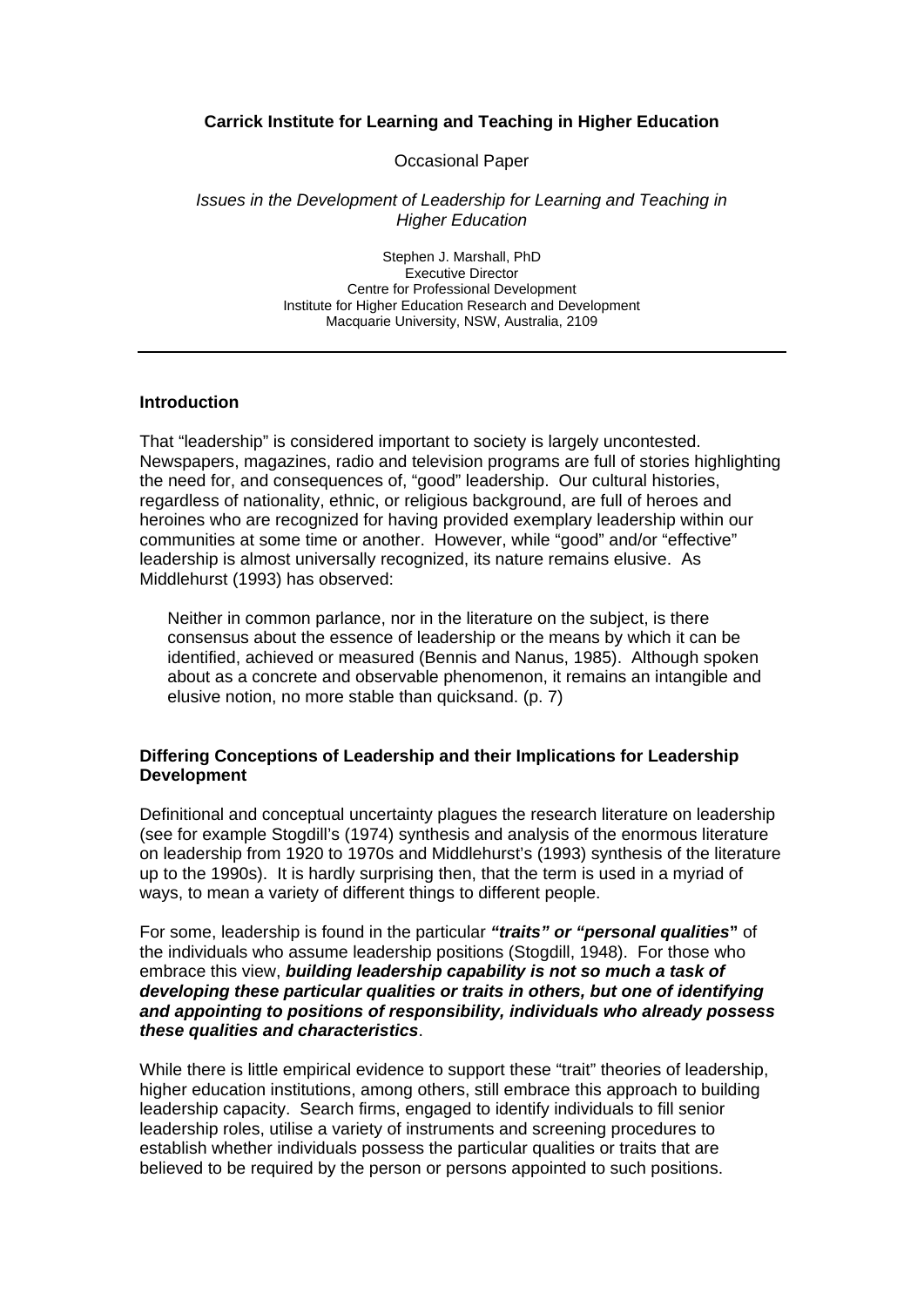A second, common approach to conceptualizing leadership associates leadership with *"behaviour" or "style"* (e.g., Stogdill and Coons, 1957). According to this approach, leadership can be understood by examining the *behaviours* of those in leadership positions. Thus, *the task of developing leadership capacity involves (a) identifying those specific "behaviours" (tasks and actions) associated with the type of leadership that we value or desire, (b) identifying the particular style (or styles) adopted by such leaders when they perform these behaviours, and (c) designing opportunities for others to develop the knowledge, skills, and attitudes necessary to adopt these behaviours and styles in their own work*.

During the late 1950s and 1960s, numerous studies (including the so-called Ohio State Leadership Studies, the Michigan Studies, and others conducted by Cartwright and Zander, 1960; Likert, 1961, and Blake and Mouton, 1964) were undertaken to explore the nature of leadership behaviour. These studies all identified two key dimensions of such behaviour. The first, "task-oriented behaviour", is behaviour that is concerned with the achievement of group goals. The second, "people/relationshiporiented behaviour", is behaviour concerned with maintaining and strengthening the group itself.

Subsequent studies focusing on leadership behaviour, including those focusing on leadership in higher education (e.g., Tucker, 1984; Creswell, Wheeler, Seagren, Egly & Beyer, 1990; Moses and Roe, 1990; Tucker, 1992; Gmelch & Miskin, 1993; Seagren, Creswell, & Wheeler, 1993; Ramsden, 1998; Marshall, Adams, Cameron & Sullivan, 2000) have confirmed this finding, and as Wolverton, Ackerman and Holt (2005) have reported, compiled "laundry lists of tasks which fall under the purview of the department chair" (p. 228) and other leadership positions in higher education.

However, despite the apparent centrality of these two dimensions of leadership behaviour, it has been widely recognized for almost half a century that the search for a single behavioral model to describe "effective leadership" in all situations is flawed. As studies by Blake and Mouton (1964), Likert (1967), and others have found, the types of "behaviour" or "styles" of leadership that prove to be effective vary enormously among different tasks, when working with different groups or in different contexts, and for different individuals.

Recognition that "(a) different circumstances require different patterns of behaviour (or qualities) for a leader to be effective; (b) that a dynamic interaction between leader and context will shape the nature of leadership . . . (c) that context and circumstances place different demands, constraints and choices on leaders" (Middlehurst, 1993, p. 20) lies at the heart of the so-called **"***contingency theories***"** of leadership first espoused by Fiedler (1967), Vroom and Yetton (1973) and Hersey and Blanchard (1988).

For those who understand leadership in this way, the challenge of developing leadership capacity is not simply a matter of assisting individuals to acquire and develop the knowledge and skills necessary to modify or change *their* behaviour to fit the circumstances in which they are required to lead, but also the *knowledge and skills necessary to increase the "favourableness" of the situations in which they must lead* (i.e., to increase the "fit" between the needs of the context or circumstances in which they are called upon to exercise leadership and their preferred leadership style and behaviour). As Fiedler (1967) has suggested:

Leadership performance depends as much upon the organization as it depends upon the leader's own attributes. Except perhaps for the unusual case, it is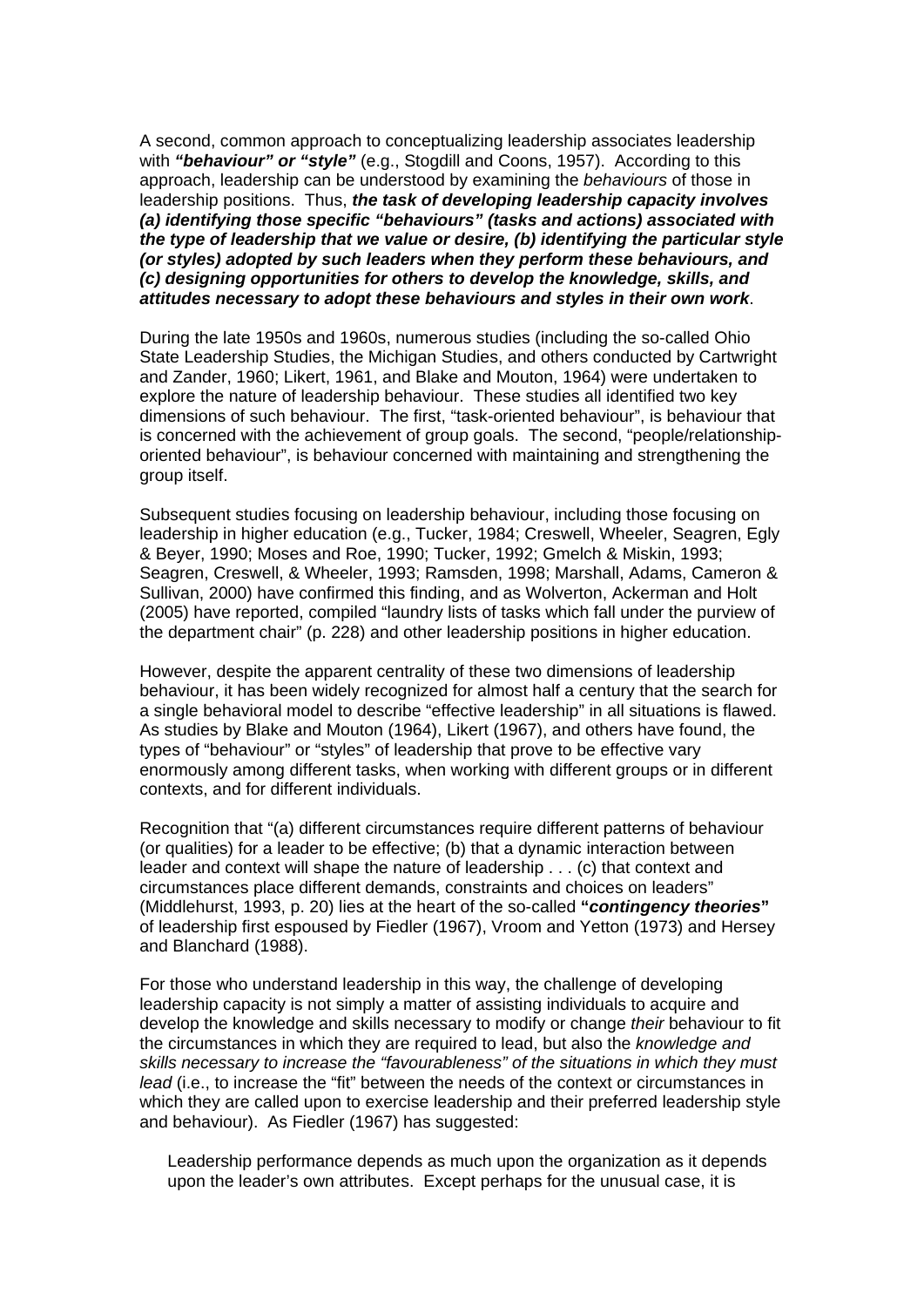simply not meaningful to speak of an effective leader or an ineffective leader; we can only speak of a leader who tends to be effective in one situation and ineffective in another. If we wish to increase organisational and group effectiveness we must learn not only how to train leaders more effectively but also *how to build an organisational environment in which the leader can perform well*. (p. 261, emphasis added)

## Thus, *building leadership capacity from a "contingency perspective" is as much a process of developing the organisation as it is one of developing the professional knowledge and skills of those called to leadership positions*.

During the 1970s, 80s, and 90s a number of other approaches were used to investigate and conceptualise leadership and, like the trait, behavioural and contingency theories discussed above, each have important implications for the ways in which leadership capacity might be developed.

The first of these, the so called "*power and influence"* theories, construct leadership as being associated with the use of power. According to Weber (1945), Etzioni (1961), French & Raven (1968), and House (1984) leaders lead (or influence others) by exercising the power they possess due to their:

- (a) position (legitimate power),
- (b) ability to provide rewards (reward power),
- (c) ability to threaten punishment (coercive power),
- (d) knowledge and expertise (expert power); and
- (e) personality (the extent to which others like or identify with them) (referent power).

They accomplish their goals by exercising their power to control information and resources, to ensure that their followers and others who might contribute to realising their agenda are motivated, energised and enabled to do so.

### Thus, from this perspective, *leadership development involves assisting individuals to develop their power bases and their capacities to utilise power to influence others to realise their own, and others', agendas*.

"*Social Exchange"* theorists, on the other hand (e.g., Blau,1964; Burns, 1978; and Kouzes & Posner, 1987) argue that leaders are afforded the opportunity to lead to the extent that they are able to fulfil followers' expectations. They use their knowledge, skills, abilities, networks, and resources to satisfy the expectations of others. Central among these "social exchange theories" are Burns' (1978) notions of *transactional leadership,* or leadership specifically aimed at meeting the self-interest of followers, and *transformational leadership,* where leadership is aimed at challenging and transforming followers' expectations and inspiring them to transcend their own self interests for the good of the organisation.

According to Bass (1990), transformational leaders exhibit:

- (a) *charisma* (i.e., they provide vision and a sense of mission, they instil pride, and in return gain the respect and trust of followers); and
- (b) *inspiration* (i.e., they communicate high expectations; they use symbols and their own example to focus efforts; and express important purposes in simple ways);

and they provide: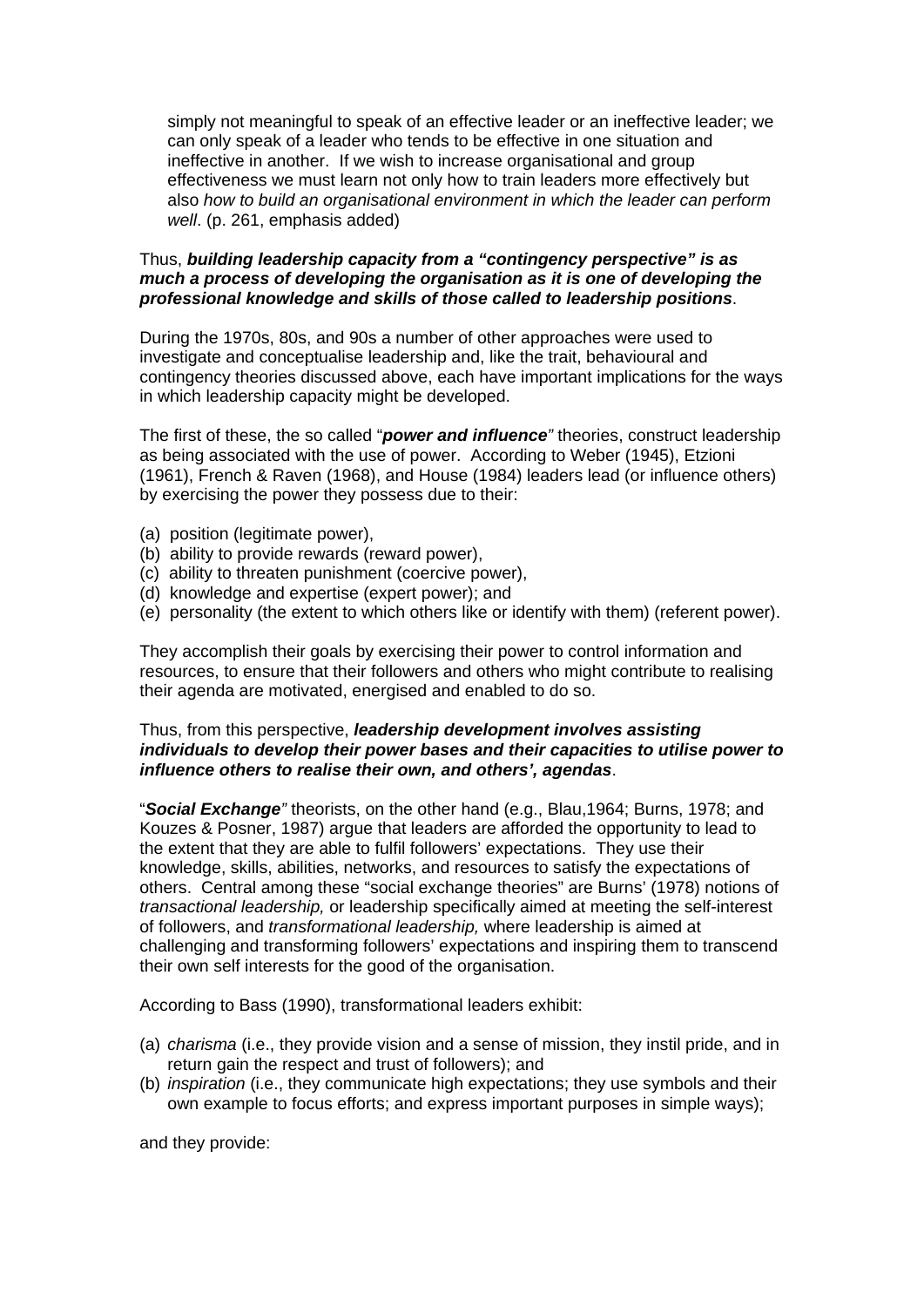- (c) *intellectual stimulation* (by challenging the status quo; promoting intelligent, rational alternatives; and strategies for careful and effective problem-solving), and
- (d) *individualised consideration* (by giving each individual personal attention, treating them with trust and respect, and assisting them to grow by acting as a coach or mentor).

One of the significant differences between this conceptualisation of leadership and those previously discussed concerns "who is called upon to lead", and thus "who needs to be developed". In each of the previous approaches to theorising and developing leadership, those who are the focus of attention are individuals who hold (or aspire to hold) formal positions of responsibility within their organisation. However, from a "social exchange" perspective, *anyone* within an organisation may be afforded the opportunity to lead.

Thus *efforts to develop leadership capacity within an organisation need to focus on all members of the organisation, not only those in formal positions of responsibility*. Further, *developing leadership capacity not only involves assisting individuals to develop the intellectual capacity to plan, develop, implement and evaluate strategy (i.e., the capacity to fulfil the tasks of leadership) but also the emotional intelligence (Goleman, 1998) necessary to motivate, inspire, influence, persuade, coach and collaborate with others*.

The final approach to conceptualising leadership and leadership development to be reviewed here, reflects the view that leadership does not exist "out there" waiting to be discovered, but rather "is part of the interactive process of sense making and creation of meaning that is continuously engaged in by organisational members" (Middlehurst, 1993, p.36).

According to Bolman and Deal (2003) "every organisation develops distinctive beliefs, values and patterns [of behaviour]. Many of them are unconscious or taken for granted, reflected in myths, fairy tales, stories, rituals, ceremonies and other symbolic forms" (p. 244). Those who become known as leaders within organisations do so because they fulfil roles and assume responsibilities that the group values and recognises as leadership within their organisational context.

One of the principal roles for leaders, according to this theoretical perspective, is that of "meaning maker". Organisational problems are thought to arise when those within the organisation play their parts badly (i.e., they don't behave in the manner expected of them), when the organisation's symbols lose their meaning, or when its heroes, ceremonies, and rituals lose their potency (Bolman and Deal, 2003). Under these conditions, the role of leader is to rebuild the organisation's culture – to restore the potency of its symbols, its rituals, heroes and ceremonies - by assisting the organisation to reinterpret and find meaning in its array of cultural artefacts.

Central to the leader's efforts to fulfil this role are his or her awareness of (a) the organisation's distinctive pattern of values and beliefs, (b) the ways these values and beliefs are (could be) represented and constructed in the organisation's cultural artefacts (its heroes, ritual, ceremonies, symbols and the like), and (c) his or her ability to create symbols that inspire and communicate the organisation's unique capabilities and mission for those within and outside the organisation.

Leadership development from this perspective, therefore, must *assist individuals to develop a deep understanding of the nature of organisational culture, and of the ways in which individuals can act to "mould, reshape and transform culture in line with institutional objectives*" (Middlehurst, 1993, p. 37).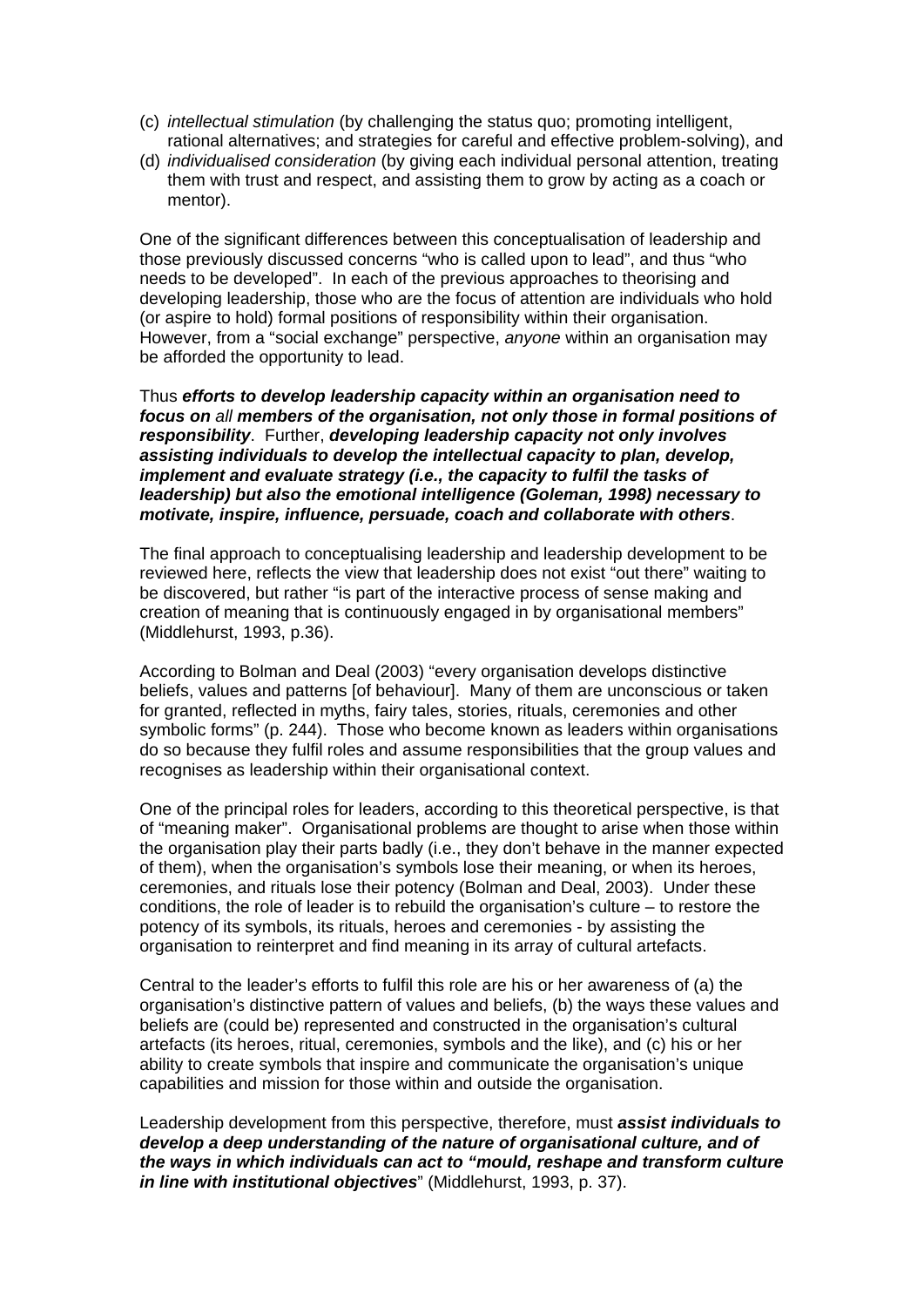While by no means comprehensive, this brief exploration of the various ways in which leadership is constructed and understood clearly highlights the challenge for those interested in developing leadership capability. It is not a simple process. It is not just a matter of developing the professional knowledge, skills, and capabilities of those appointed or aspiring to formal leadership positions. Rather, it is a complex, multifaceted process that must focus on the development of individuals as well as the organisational contexts in which they are called to operate.

In developing individuals, due attention must be given to the development of the task or domain knowledge that they require to effectively fulfil the responsibilities of their positions, as well as to the development of the personal and interpersonal knowledge and skills that they will require to effectively work with, and influence, others.

In developing the organisational contexts in which leaders must operate, due attention must be given to the structural, human, political and cultural dimensions of these contexts, and to the systemic nature of them (Bolman & Deal, 2003). Failure to recognise that changes made in one part of an organisational system will have an impact on other parts of the system, inevitably leads to organisational environments that stifle rather than enable the development of leadership capability.

# **Developing Leadership Capability in Learning and Teaching: The Current Situation**

While there is a growing literature on "leadership" in higher education, relatively little of this literature focuses on the specific issue of *developing* leadership capability (see for example, Moses and Roe, 1990; Green and McDade,1991; Middlehurst, 1993; Fender, 1993; UCoSDA, 1994; Ramsden, 1998; Marshall, 2001; Wolverton, Ackerman & Holt, 2005) and even less on the *development* of leadership capability in *learning and teaching*.

Most of the studies that attempt to address the latter issue are limited, in that they narrowly focus on developing an understanding of the knowledge, skills and capabilities required by leaders of learning and teaching (i.e., they focus on "what" to develop - see for example Stark, 2002; Stark, Briggs, & Rowland-Poplawski, 2002) and they are relatively silent on the question of "how" such leaders might be developed. Two current studies, one by Biggs (forthcoming) in the United Kingdom, the other by Marshall, Orrell, & Thomas (forthcoming) in Australia, both aim to address this deficiency.

Preliminary findings from the Marshall, Orrell and Thomas study indicate that efforts to develop leadership capability in higher education, in particular in relation to learning and teaching, vary widely across institutions within the sector.

While some focus on further developing individuals' knowledge, skills, and capabilities *within their discipline* (i.e., developing their substantive subject knowledge - knowledge of facts, concepts, theories, frameworks,. as well as their syntactic subject knowledge – knowledge about the ways in which subject knowledge is generated and verified), others focus on further developing individuals' knowledge, skills and capabilities as *teachers* by enhancing their understanding of learners and learning, teachers and teaching, curriculum and pedagogy, and the contexts within which, and the technologies by which, they teach.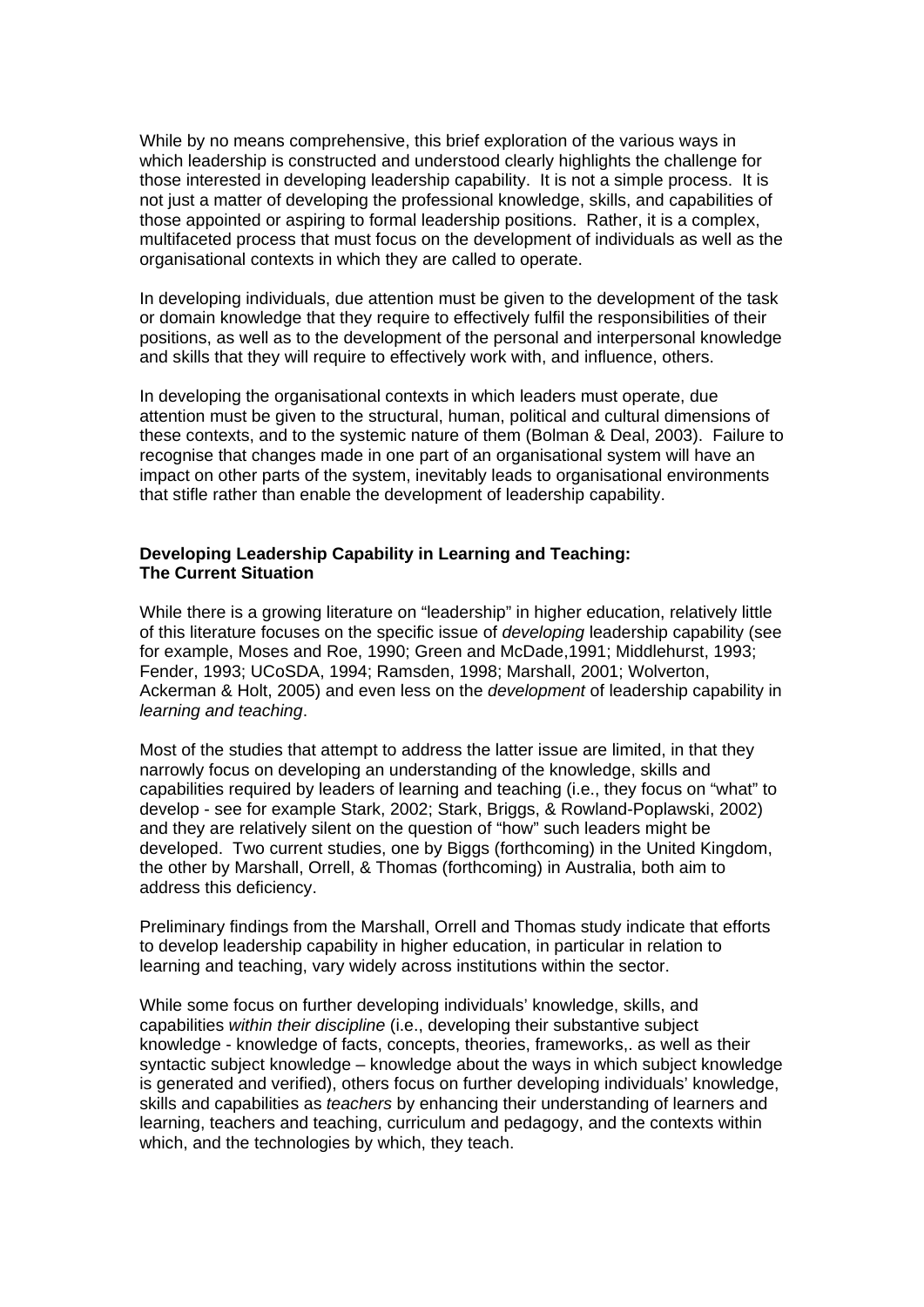A focus on further developing individuals' knowledge, skills and capabilities as *leaders* by enhancing their understanding of, and skills in, "the tasks" which have been identified with effective leadership (e.g., establishing direction, planning and budgeting, organising and staffing, monitoring and problem-solving) is evident in many institutions, while programs aimed at developing greater *personal and interpersonal awareness* to assist individuals to better manage the emotional and social aspects of working with and leading others, are still somewhat of a rarity across the sector.

It is interesting to note, however, that while this variety of programs reflects the broad areas in need of development identified earlier, it is evident that across the sector, little effort appears to be made to integrate such programs to ensure that explorations of leadership and leadership development are grounded in discussions and efforts to improve learning and teaching.

Developing *leadership* for learning and teaching is often treated (and organised) as a separate activity from developing one's professional capability as a *teacher and learner,* and focuses upon those already appointed to formal positions of responsibility in teaching and learning (although some target those likely to succeed) rather than all members of the university community.

It is often understood as something that takes place in-service; just-in-time, and via a variety of loosely-coupled (if at all) interventions such as seminars, conferences, training programs, where participation in such programs generally remains voluntary, and typically focused on developing the capability of individuals, rather than both the individuals and the organisational contexts in which they are to operate.

While few studies have attempted to formally evaluate the success of such programs from the point of view of their impact on professional practice and/or student learning (e.g., Marshall, 2001; Dearn, Fraser & Ryan, 2002; Prosser *et.al*., 2006), it seems reasonable to suggest, given (a) the current high levels of interest in improving leadership in higher education, and in particular in relation to learning and teaching, and (b) the fact that such programs have been widely available in the higher education sector in Australia for well over ten years, that these efforts have not been as effective as we might have liked.

How might we do better?

## **Developing Leadership Capability in Learning and Teaching: A Proposal for the Future**

The answer to this question is complex and not immediately obvious. However, from the discussion of the different approaches to conceptualising leadership and leadership development provided above, and the extensive literature on large-scale, sector-wide educational change (see for example, McDonnell & Elmore, 1987; Hargreaves & Fullan, 1998; Darling-Hammond, 2000; Fullan, 2001) a few guiding principles can be developed (see Table 1).

The first of these concerns the construct of "leadership in learning and teaching" itself. **If we are to develop "leadership capability in learning and teaching" then we need to be clear from the outset what it is that we are aiming to develop**. While much has been written about "leadership" in general (see above), the notion of "leadership in learning and teaching" is greatly under-theorised. Relatively little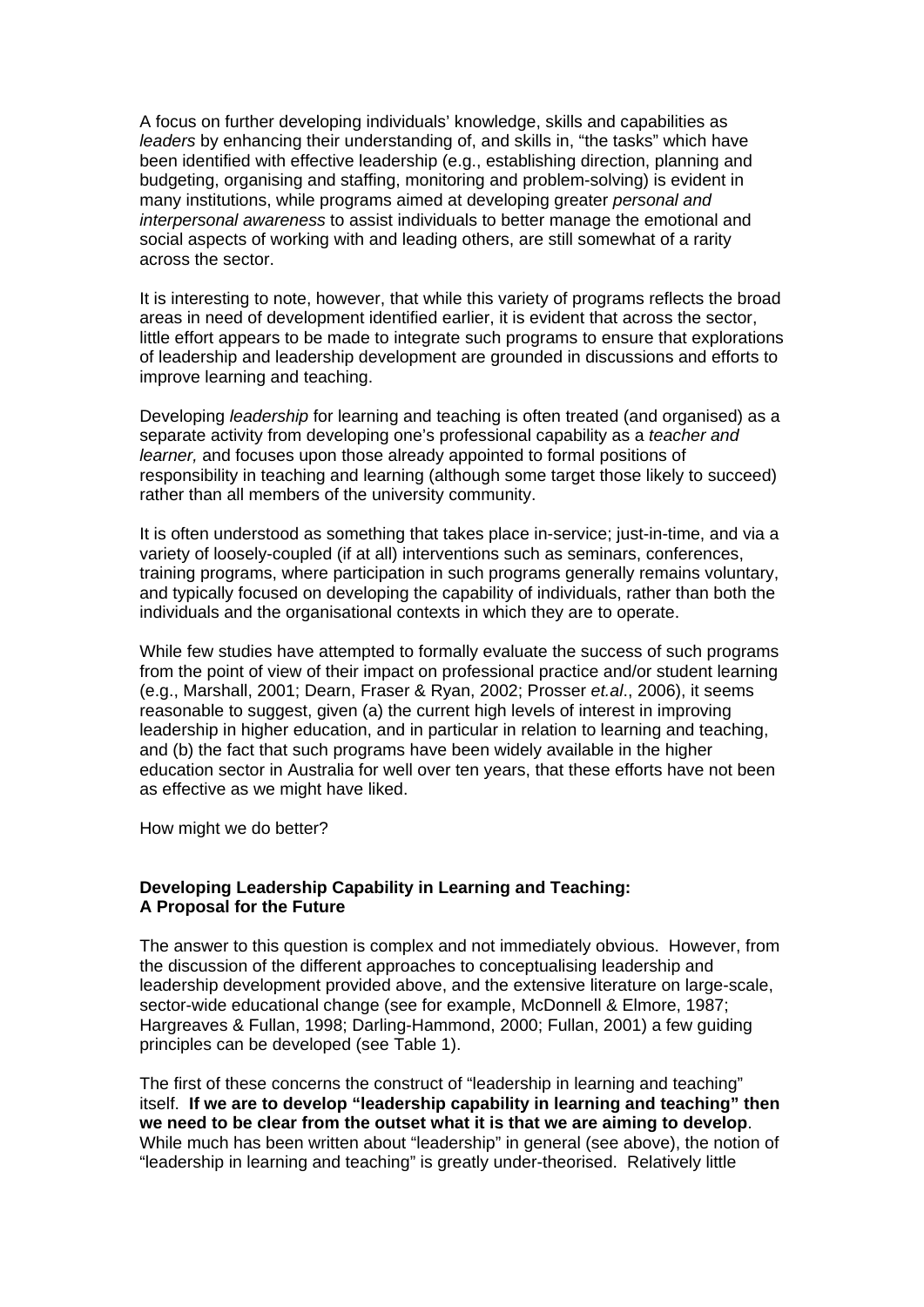## Table 1 Principles to Guide the Development of Leadership Capability for Learning and Teaching in Higher Education

Efforts to develop leadership capability in learning and teaching in higher education need to: 1. be grounded in a clear understanding of what "leadership in learning and teaching" is 2. be focussed on developing the capability of *all* those involved in planning, implementing, or evaluating learning and teaching and/or the organisational environments in which learning and teaching occurs 3. be focussed on assisting individuals to develop knowledge and skills in each of the eight principal knowledge domains associated with leading learning and teaching 4. ensure that professional learning opportunities for those involved in leadership of learning and teaching are routinely and systematically offered as part of each institution's professional learning program for staff, and at appropriate times and in appropriate ways to meet the changing career development needs of staff. 5. be focussed on developing the organisational environment within which leadership for learning and teaching is to occur as well as on developing the individuals involved.

systematic research has been undertaken to examine this notion, so our current understanding of what it is, how it should be developed, how it should be measured, and what indicators and standards should be used to evaluate performance, is very poor.

If we were to transfer our understandings of "leadership" in other contexts to "leadership in learning and teaching", we might answer the first of these questions by arguing that leaders of learning and teaching: (a) have a particular set of qualities or characteristics that enable them to be effective in their role; (b) engage in particular task-oriented and people-oriented behaviours; (c) adopt different patterns or styles of behaviour to meet the needs of different situations; and/or (d) seek to challenge and transform followers' expectations.

But what are these qualities and characteristics, - these task- and people-oriented behaviours in relation to leadership in learning and teaching? How do leaders of learning and teaching adapt their approaches to leadership in order to meet the needs of different circumstances, and to challenge and transform their followers' expectations in relation to what it means to teach and to learn?

More importantly, from the perspective of being able to evaluate performance and the effectiveness of any efforts that we might take to develop leadership capability in learning and teaching: What might be appropriate indicators, measures and standards for success?

It seems to me that **an essential part of the process of developing leadership capability in learning and teaching is to develop an active community of scholars working to resolve these dilemmas**.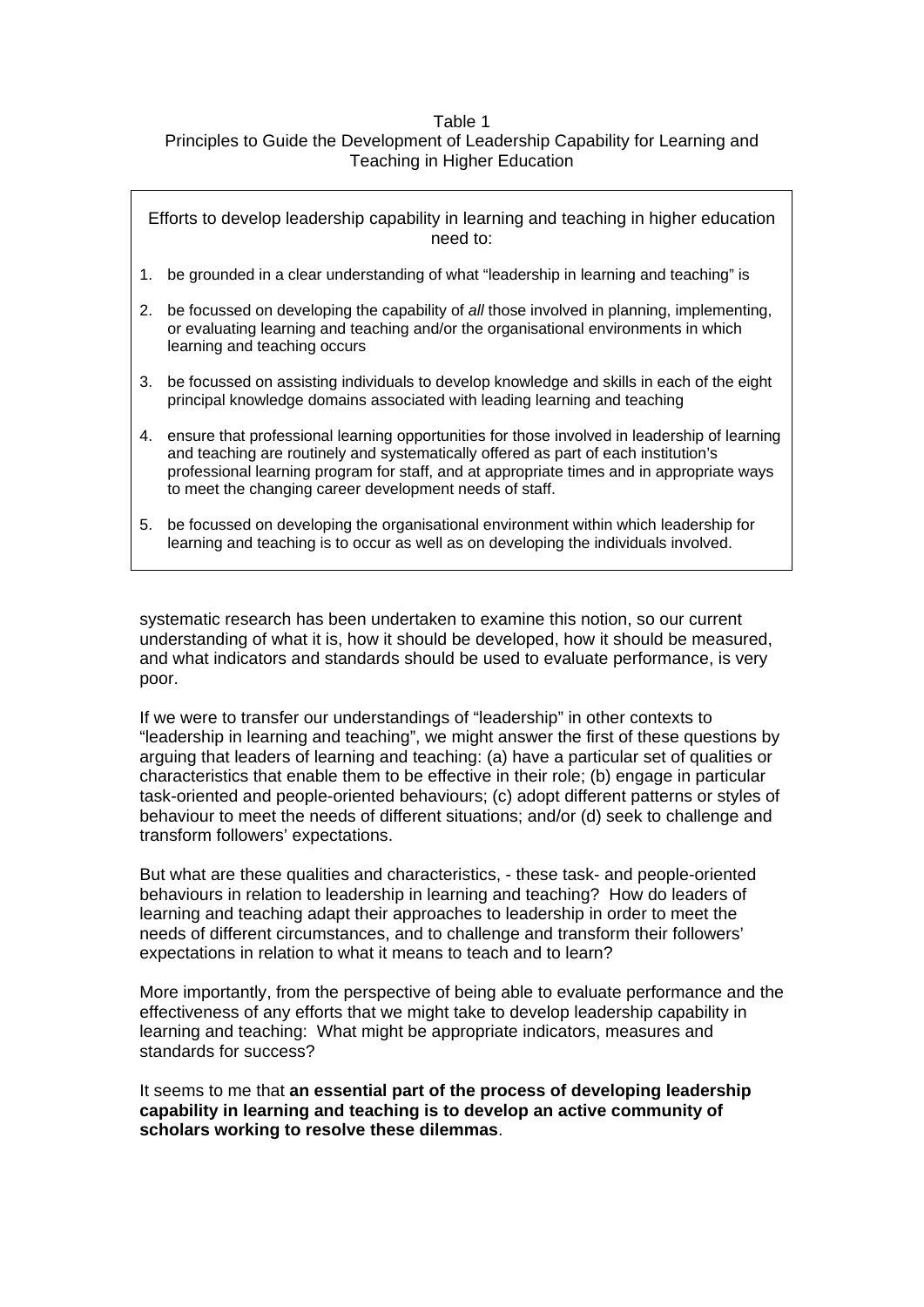To do so, however, we need to address some major obstacles associated with what is deemed "valuable" and what "counts" as research in our disciplines. Often pedagogical research, or research aimed at improving pedagogical practice within our disciplines is considered less important than pure or applied research in the discipline itself. A range of barriers: (a) *structural* (sectoral and institutional level rules for what does or does not count as research, and how much it may or may not count towards assessments of research performance), (b) *human* (lack of scholarship in the pedagogy of our disciplines to be able to define and undertake high quality research in this area), (c) *political* (heads of department and deans who advise staff not to "waste their time or careers" on such research as its "not the main game"), and (d) *cultural* (such as taken-for-granted and untested assumptions that we already know the answers to these questions), act as deterrents to research in this area.

DEST and bodies like the Carrick Institute have important roles to play at a national level in addressing these issues. They can do so to the extent that their individual missions allow, by ensuring that (a) pedagogical research or research aimed at improving pedagogical practice are identified as areas of research priority in their policies and programs; (b) funding is available to support such research through the various funding agencies or programs over which they have control, (c) the outcomes of such research can be counted, with the same weighting or value as any other research outcomes in any discipline area; and (d) quality research in this area is recognised and rewarded at a national level for the significant contribution that it makes to building the capability and quality of the nation's higher education system. Collectively, such efforts will help to ensure that appropriate incentives are in place at the sectoral level to encourage institutions and individuals to engage with, or undertake such research.

The second critical principle for us to observe in our efforts to develop leadership capability in learning and teaching is to **focus on developing the capability of** *all* **those involved in planning, implementing, or evaluating learning and teaching and/or the organisational environment in which learning and teaching occurs**

But who are the individuals involved and in what ways do they need to be developed?

Before proceeding to examine these questions or make any further recommendations as to how leadership for learning and teaching might be developed, in the absence of any agreed construct of "leadership for learning and teaching", it is necessary for me to make clear that the construct of "leadership" that lies behind my thinking, was first articulated by Kotter in1990. While this construct of "leadership" was not developed from data collected exclusively in the higher education sector, or in relation to learning and teaching in particular, it has, in my experience of using it with a wide range of academic and professional staff involved in learning and teaching, considerable face validity.

According to Kotter (1990), leadership, like management, involves "deciding what needs to be done, creating networks of people and relationships that can accomplish [the] agenda, and then trying to ensure that those people actually get the job done" (p.5). What distinguishes leadership from management is that the leader focuses on the long-term; on establishing direction and broad strategies for change, and working with people to make meaning of the change and to garner their commitment to realising the change. Managers on the other hand, focus on the short to immediate term, developing plans and actions to enable all involved to know what needs to be done, how it will be done, who will do what, how progress will be monitored, and how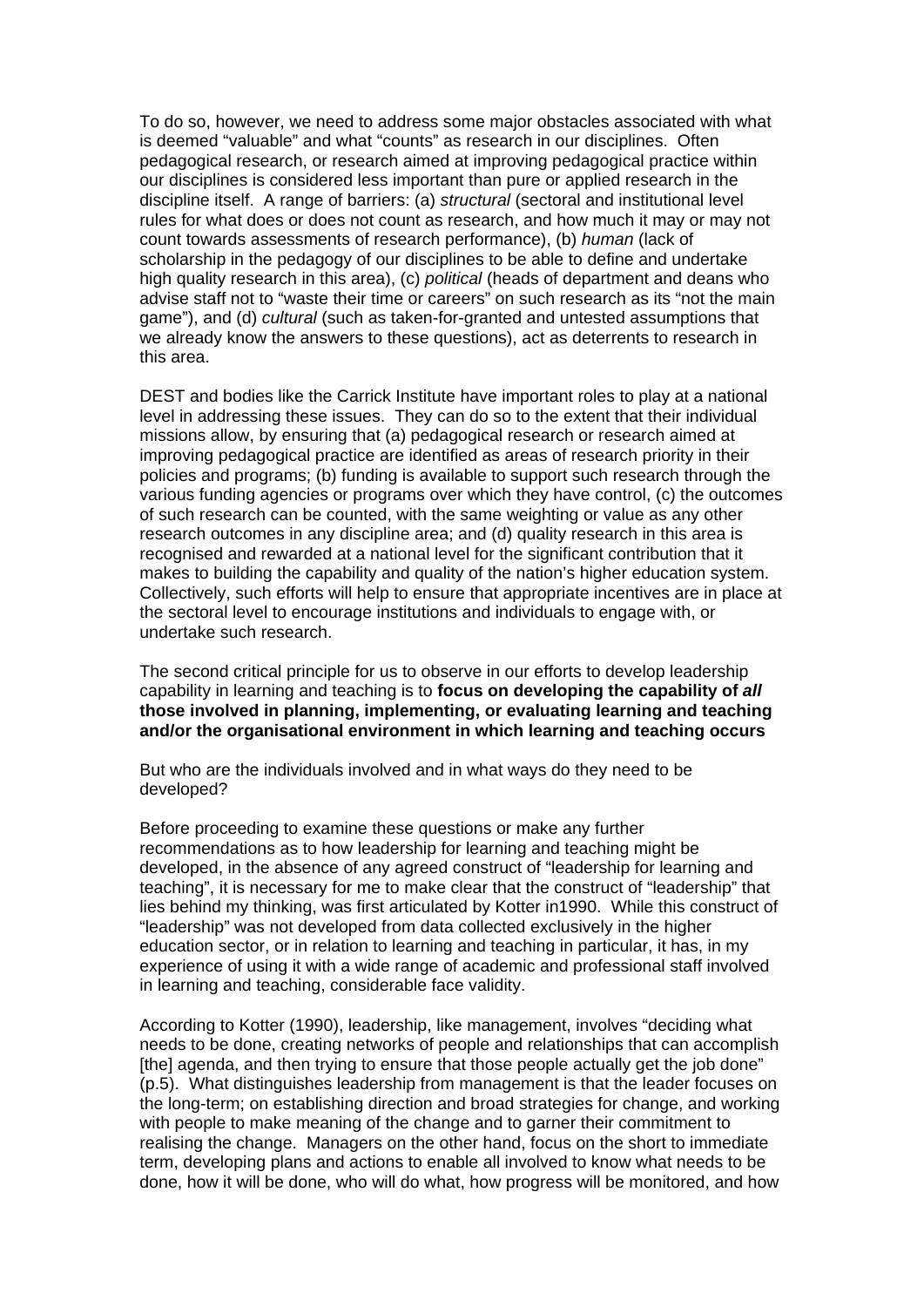problems will be resolved should they arise. Leadership and management, therefore, while different, are inextricably linked – two sides of the one coin. For Kotter (1990) it makes no sense to talk about individuals who are leaders or who are managers, but rather, to talk about the relative degree to which individuals exhibit leadership or management behaviour.

If one adopts this view of leadership, then there is clearly a wide range of individuals in higher education institutions who exercise leadership roles in relation to learning and teaching. First, there are those in, or likely to be appointed to, formal positions of leadership responsibility (e.g., Program Coordinators, Heads of Department, Deans of Faculty, PVC/DVC (L&T)). Second, there are mainstream academic staff or those with no formal responsibility for leading and managing learning and teaching, outside their roles as convenors of individual units of study. Third, there are the host of professional staff who do not hold academic appointments but who are actively involved in the planning and decision making processes associated with the development of the organisational contexts in which learning and teaching occurs (e.g., department / faculty / central administrators; student learning service professionals, librarians, IT specialists, facilities managers, and laboratory managers/technicians).

While the organisational scope of their responsibilities may differ, and the particular contexts and foci for leadership vary between each of these cohorts of staff (see Table 2), the essential challenges to:

| <b>Cohort of Staff</b>                                                                        | <b>Foci for Leadership</b>                                                                                                                                                                                                                                                                                                                                                                                                                                                                           |
|-----------------------------------------------------------------------------------------------|------------------------------------------------------------------------------------------------------------------------------------------------------------------------------------------------------------------------------------------------------------------------------------------------------------------------------------------------------------------------------------------------------------------------------------------------------------------------------------------------------|
| Academic Staff Appointed to<br><b>Formal Leadership Positions</b><br>in Learning and Teaching | Institution or Organisational Unit (Department / Faculty)<br>planning and quality assurance of courses and curricula<br>$\bullet$<br>program marketing;<br>$\bullet$<br>recruitment, selection, and support of students<br>recruitment, selection, and development of staff<br>$\bullet$<br>development and maintenance of learning and teaching<br>$\bullet$<br>spaces and equipment;<br>development of viable financial models to underpin<br>$\bullet$<br>chosen learning and teaching strategies |
| Mainstream Academic Staff<br>Responsible for Convening<br>one or more Units of Study          | <b>Unit of Study</b><br>purpose of the unit of study & relationship to other units<br>$\bullet$<br>learning objectives for the unit<br>$\bullet$<br>content, instructional strategies, and learning activities for<br>$\bullet$<br>the unit<br>assessment and feedback strategies for the unit<br>٠<br>formative and summative evaluation strategies for the unit<br>$\bullet$                                                                                                                       |
| Professional Staff (those<br>holding non-academic<br>appointments)                            | <b>Specific Issues</b><br>Provide expert advice and support in their areas of<br>professional expertise to enable others with specific<br>responsibilities for learning and teaching development,<br>whether at the unit, program, department, faculty or<br>institutional levels, to make informed decisions about future<br>directions and strategies in their efforts to develop/improve<br>learning, teaching and the student experience.                                                        |

Table 2 Foci for Leadership by Cohort of Staff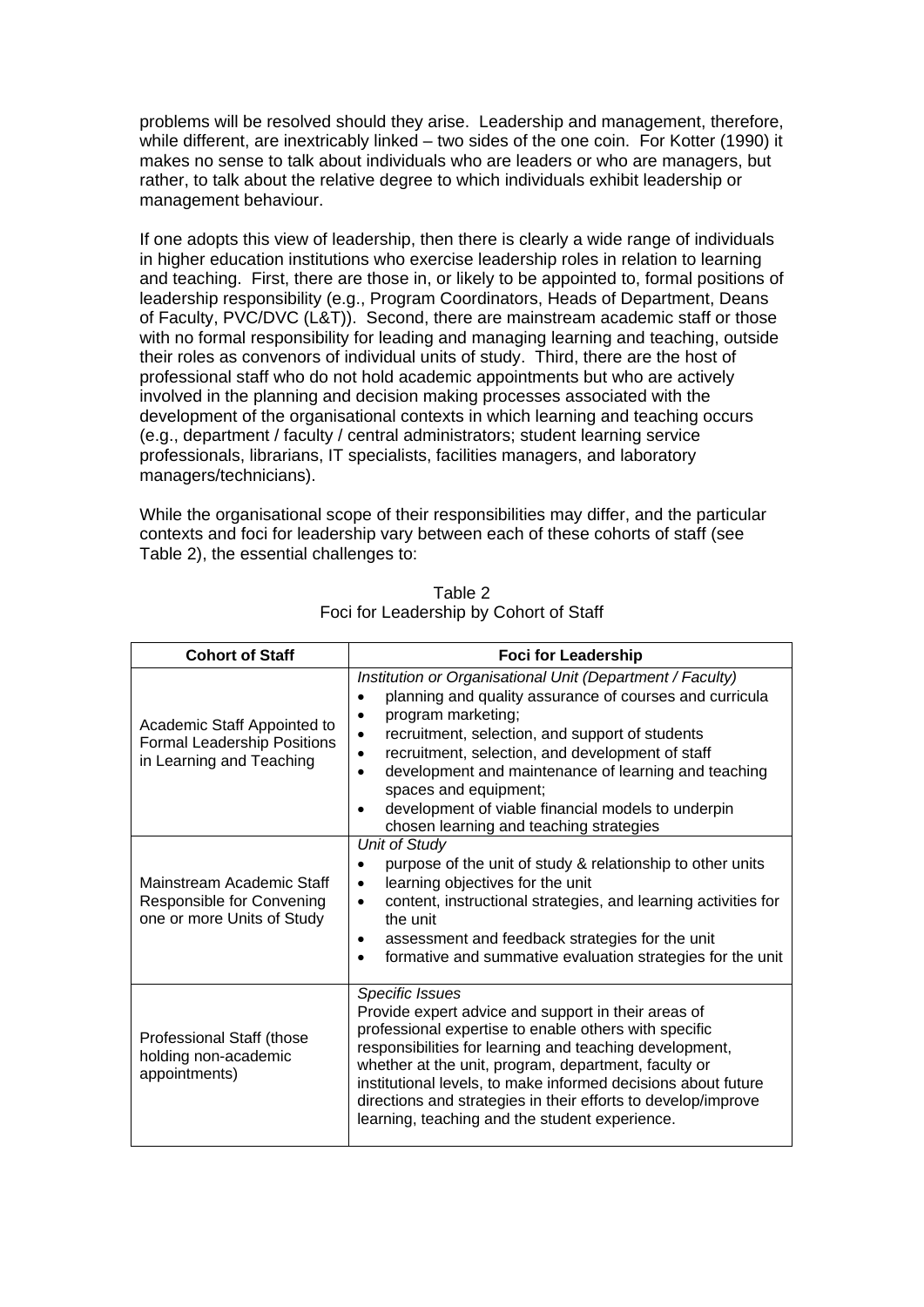- *establish a direction* for change or development,
- *develop a plan, strategy, and organisational arrangements* to realise the change,
- *make meaning* of the direction, plan, and strategy for key stakeholders (e.g., staff, students, members of professional registration boards, and the like) to ensure that they can, and know how to, contribute in meaningful ways;
- *monitor progress* against the stated goal and plan, and
- where necessary, *take corrective action* to ensure greater alignment between intended and actual outcomes

remain common for all.

Based on this analysis, eight broad domains of knowledge seem to be relevant in developing the capability of those individuals involved in "leading learning and teaching". Knowledge and skills in:

- their discipline
- learning and teaching
- leading and working in teaching and learning teams
- managing learning and teaching development projects
- leading and managing an organisational unit
- organisational and environmental analysis
- organisational change
- social and interpersonal interactions

However, individuals will have different learning needs depending on the nature of their appointment and the stage of their career. For example, academic staff and others who have particular responsibilities for designing, developing, implementing or evaluating learning, teaching or curricula would benefit from opportunities early in and throughout their career to develop their knowledge and skills in:

- *learning and teaching* (generally and within the discipline of interest)
	- o how people learn (different theories of learning)
	- o implications for teaching,
- *program and curriculum design, development, and implementation* 
	- o how to conduct analyses to determine student' learning needs
	- o how to develop appropriate instructional strategies to meet students' learning needs
	- o how to develop assessment and feedback strategies to support learning students' learning
- *program, curriculum, and teaching evaluation* 
	- o how to design effective strategies to evaluate the effectiveness of teaching or different programs or units of study.

As staff are expected to work more regularly in teams and to assume responsibilities for leading whole programs of study and/or learning and teaching development projects, they would benefit from opportunities to further develop their knowledge and skills in:

- leading and working in teams
	- o how to effectively establish, maintain and dismantle a team
	- $\circ$  how to draw on and utilise the expertise within a team to realise team goals
- managing learning and teaching development projects
	- o how to effectively define a project, secure competitive funding for a project, establish the organisational infrastructure required to support a project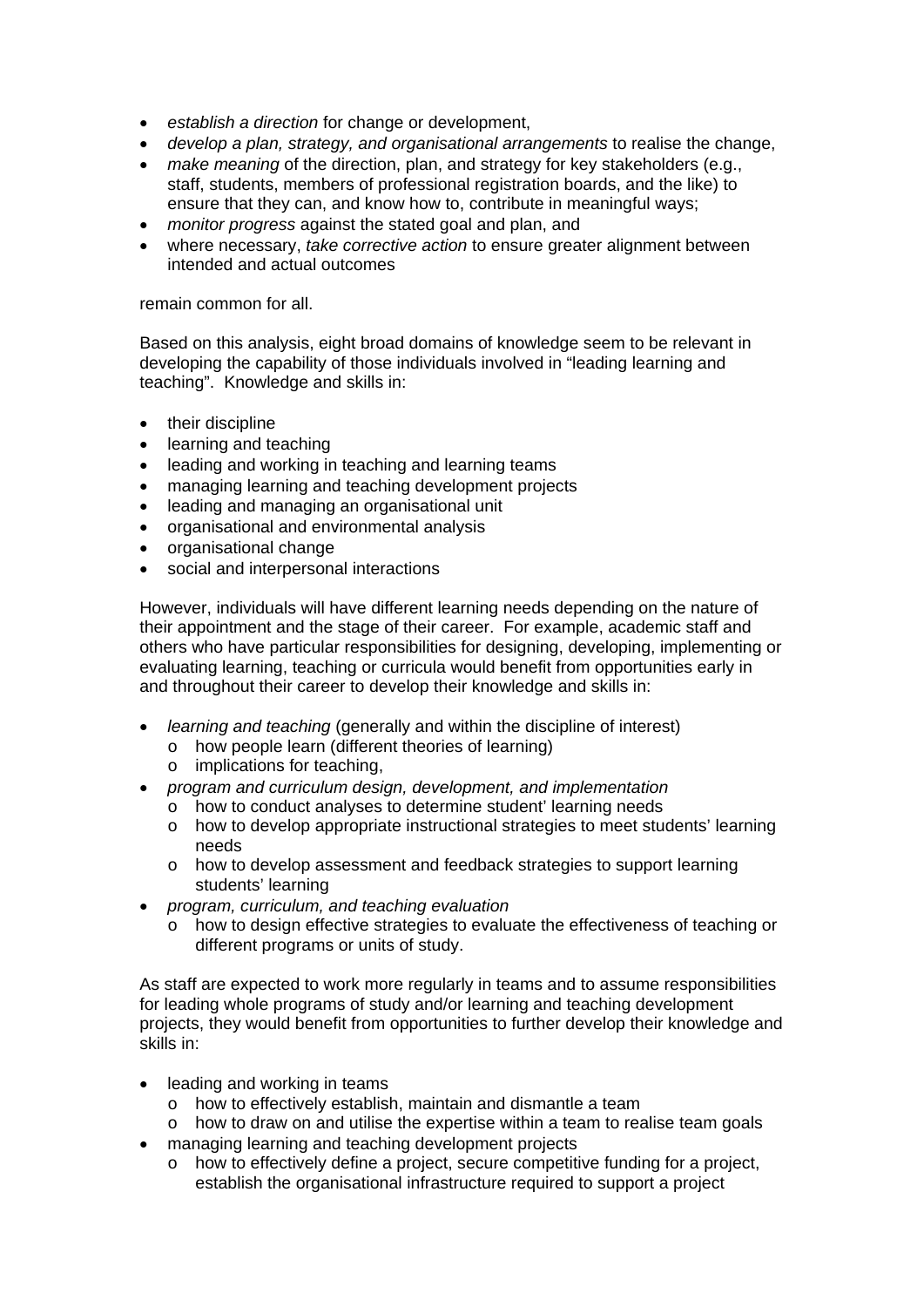(including defining roles and responsibilities of project staff, recruiting an selecting staff, inducting and managing the performance of staff); monitor team performance; disseminate and embed the results of a project in everyday practice; acquit a project

Later still, when opportunities arise for individuals to take on the role of head of department or dean of faculty, opportunities to further develop their knowledge and skills in leading and managing the development of an organisational unit to support improved or high quality practices in learning and teaching would be of great benefit. In particular, opportunities to develop knowledge and skills in:

- *leadership of learning and teaching* 
	- o how to develop a sense of direction for change and/or development of learning and teaching programs and/or practices
	- o how to make meaning of any proposed change or development in learning and teaching programs and /or practices for key stakeholder groups (students, staff, professional registration bodies and the like)
	- o how to motivate and inspire staff to commit to a collective endeavour to further develop the department/faculty's learning and teaching programs and/or practices
- *management of learning and teaching* 
	- o how to develop strategic and operational plans for learning and teaching
	- o how to organise and staff a department/faculty to support effective learning and teaching
	- o how to design and implement effective strategies for monitoring and improving performance in learning and teaching at individual and organisational unit levels

Regardless of one's stage of career, or the nature or level of one's appointment, individuals looking to develop their capability for leadership in learning and teaching would benefit from opportunities to develop their knowledge and skills in organisational and environmental analysis, organisational change, and social and interpersonal awareness.

As Kotter (1990) has observed, the "bottom-line" of leadership is to effect change (p.6). But before one can develop a direction for change, or a plan, structure, or strategy to realise a change, one needs to develop a keen understanding of the current and likely future state of affairs within and outside one's organisation. To do this, individuals need highly developed skills in organisational and environmental analysis. Opportunities for individuals to develop the knowledge and skills necessary to identify and assess current and likely future strengths, weaknesses, opportunities and threats in, or in relation to, their organisation's goals, strategies, infra-structure, and practices in relation to learning and teaching, would be of particular benefit.

Having developed a sense of how their organisation's learning and teaching programs and practice might need to change and/or develop, individuals with the responsibility for leading such learning and teaching development process at an organisational unit (department or faculty) or institutional level, must develop and implement an appropriate plan and strategy for realising the desired changes. This is a multi-faceted process requiring extensive knowledge, skill and experience in organisational change. While much can be learned from experience, having a variety of conceptual frameworks to help guide one's planning and decision-making processes can significantly increase the likely effectiveness of one's organisational change strategy (Bolman and Deal, 2003).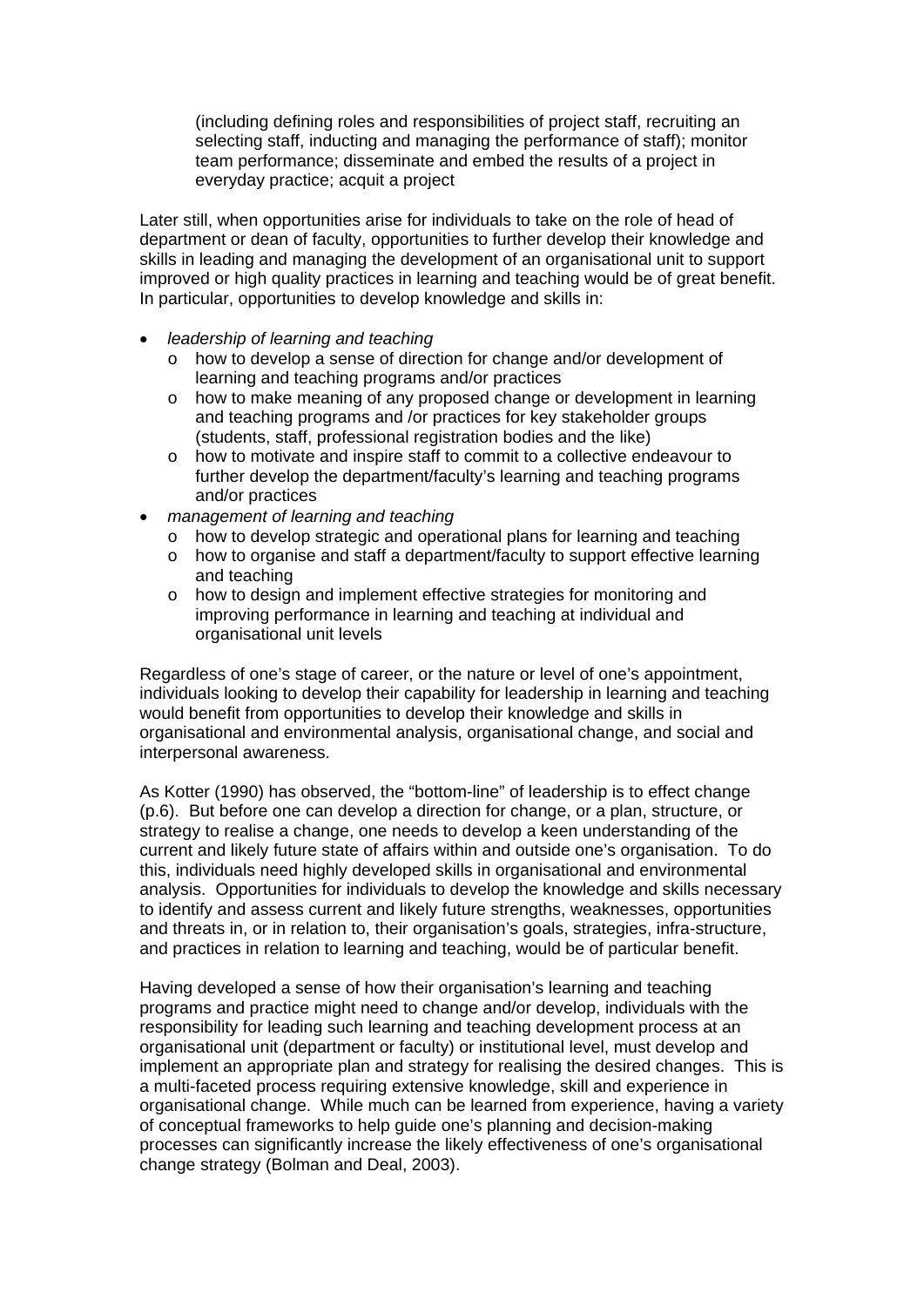Central to our effectiveness in learning and teaching, or leadership and management, is our capacity to develop and maintain productive and harmonious working relationship with others. An inability to (a) monitor the effect of our own decisions and behaviour on others, and (b) modify our behaviour appropriately to maintain appropriate and effective working relationships can lead to poor learning outcomes for students and significantly undermine our capacity to lead. So, if leadership is a social attribution as asserted by the social exchange theorists (see Blau, 1964; Burns, 1978; Kouzes & Posner, 1987), then those involved in the leadership of learning and teaching would benefit from opportunities to further develop their social and interpersonal knowledge and skills, including their capacity to motivate, influence, persuade, coach and collaborate with others.

To ensure the effectiveness of efforts to provide learning opportunities of the type described above, it will be essential for those responsible to **ensure that such opportunities are routinely and systematically offered as part of each institution's professional learning program for staff, and at appropriate times and in appropriate ways to meet the changing career development needs of staff**. Thus, the development of leadership capability for learning and teaching should be seen as beginning with induction and orientation processes for new staff, and continuing throughout one's career via a series of appropriately sequenced and integrated learning opportunities, embracing each of the eight key domains of learning identified above.

Encouraging and convincing staff of the need or value of pursuing such learning won't be easy. In the absence of a culture within the academy that recognises leadership and management *as part of* teaching, learning, and research, and thus, as an integral part of every academic's work, it is unlikely that individuals will prioritize development in these areas. If however, individuals do recognise the need for development in these areas, they will undoubtedly encounter difficulties in finding appropriate learning opportunities, since, as identified earlier, many – perhaps most higher education institutions today, organise professional learning opportunities in learning, teaching, leadership, organisational analysis, and social and interpersonal awareness as if they are separate and unrelated activities, leaving it to the individual to draw the appropriate connections between each of these core areas of learning.

Thus, if we are to effectively develop leadership capability in learning and teaching, we must also **focus our attention on developing the organisational environment within which leadership for learning and teaching is to occur**. We must *create institutional cultures* that clearly define for all key stakeholders, the nature of leadership in learning and teaching, and tangibly, as well as rhetorically, *value* same.

We must *establish clear expectations* that leadership in learning and teaching *is an integral part* of every academic's (and some professional staff's) jobs. To do so we might:

- *ensure* that leadership in learning and teaching features in the *job descriptions, position classification standards, recruitment and selection criteria, performance indicators, promotion criteria* of all academic staff
- *develop and implement appropriate indicators, measures and standards* for leadership in learning and teaching, that can be used to support performance management, promotion, and other career development processes
- *develop and implement workload models* that recognise and make provision for the legitimate (and often time-consuming) role of leadership inlearning and teaching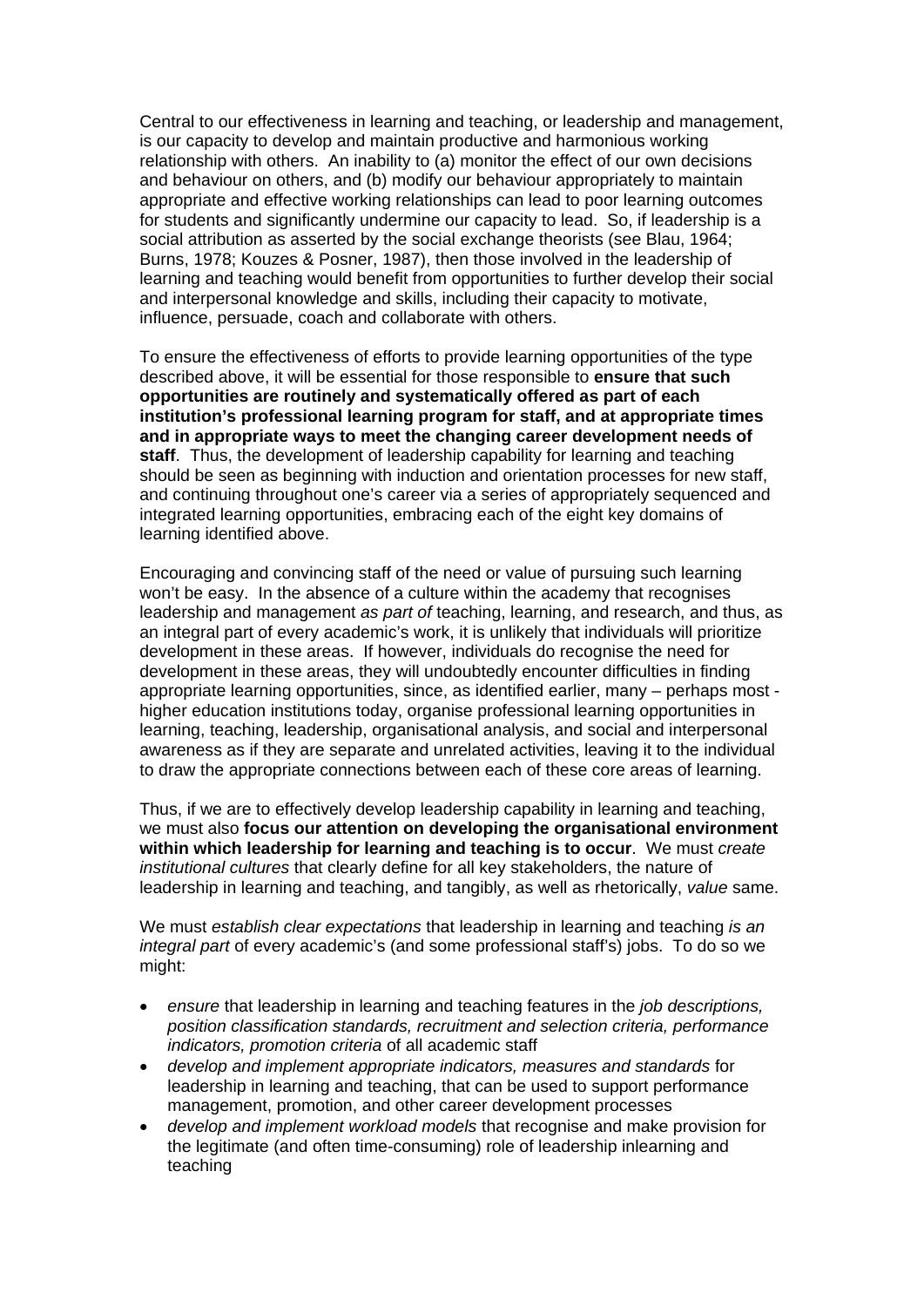develop and implement appropriate ways of recognising and rewarding all staff who perform well in *leading* learning and teaching, not only those in formal positions of leadership or management responsibility.

Further, we need to ensure that our institutional cultures reinforce the belief that preparing oneself for one's leadership role in learning and teaching is an integral part of preparing oneself for one's broader role. To do so we might reconsider the structure, organisation, content, and processes associated with our current professional learning strategies for staff, and re-develop them to ensure that all staff have the opportunity, and the expectation, to develop, through appropriate *preservice and in-service* professional development, the knowledge and skills identified above as underpinning effective leadership in learning and teaching. To this end we may need to reconsider:

- *how our institutions currently provide professional learning opportunities for staff (or prospective staff), both prior to, and after they take up appointments*  (e.g., we may need to re-think the way we structure PhD programs or induction and orientation programs for adjunct staff, to ensure that those involved develop as part of their postgraduate experience or induction and orientation experience, knowledge, skills and experience in leading learning and teaching appropriate to the early stage of their careers)
- how our institutions recognise and reward staff and their organisational units for their participation in, or for supporting participation in, professional learning aimed at developing leadership in learning and teaching (e.g., we might reconsider our institutional funding policies and practices to ensure that they provide appropriate incentives, rewards, and support for organisational units to commit time, effort and energy to developing, or supporting the development of leadership in learning and teaching in an ongoing and systematic way)

While far from a comprehensive discussion of how institutions might need to develop their organisational environments to support the development of leadership in learning and teaching, the actions described above illustrate the complexity of the task. To ensure that our efforts are effective, we will need to ensure that we adopt an approach that:

- is *systemic* (i.e., it focuses on developing the whole system in which leadership of learning and teaching needs to be practised, including development at the *sectoral, institutional, organisational unit* (e.g., faculty, school, department, office) and *individual* levels).
- is *multi-faceted* (i.e., focus on developing all aspects of the system structural, human, political, cultural, technological, and so on)
- is *coherent* (i.e., where the actions taken at one level or in one part of the system mutually support, rather than weaken or undermine, the actions taken in another. For example, it will be necessary to ensure that any criteria and standards that might be developed and used for assessing performance in leadership of learning and teaching at institutional and organisational unit levels, cohere with those which might be developed at the sectoral level).
- *uses a variety of policy instruments* to provide (a) the "short-term wins" that stakeholders will be expecting and need to remain motivated and committed to the process of change (e.g., mandates, inducements, dissemination strategies) as well as (b) the "long-term cultural change" necessary for sustainable development (e.g., system changing and capacity building strategies). For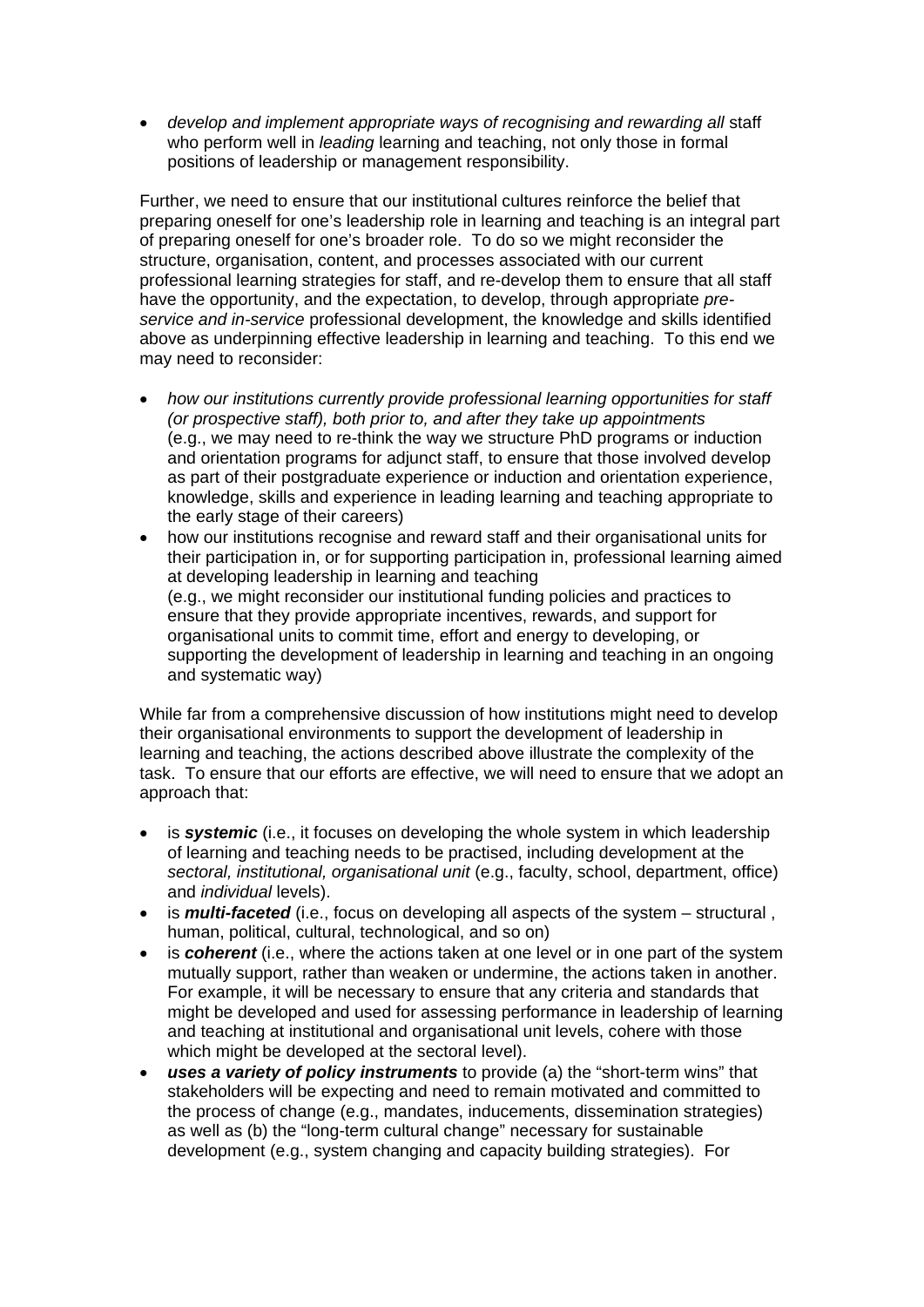specific details of each of these different forms of policy instrument see McDonnell & Elmore (1987), and

• is *guided by the principles of critical action learning* to ensure that decision making, strategy, and actions associated with the processes of developing organisational environments to support leadership for learning and teaching are regularly subject to critical review and revision on the basis of scholarship in the area, and not just taken-for-granted assumptions about best practice.

Failure to address the condition of the organisational environments in which leadership in learning and teaching is be practised, may render efforts directed at developing the individuals involved, ineffective.

#### **References**

- Bass, B.M. (1990). From Transactional to Transformational Leadership: Learning to Share the Vision. *Organisational Dynamics* (Winter), p.22.
- Bennis, W. & Nannus, B. (1985). *Leaders: The Strategies for Taking Charge*. New York: Harper Rowe.
- Biggs, G. (forthcoming). *Departmental Leadership for Quality Teaching An International Comparative Study of Effective Practice.*
- Blake, R.R., & Mouton, J.S. (1964). *The Managerial Grid*. Houston, TX: Gulf Publishing Company.
- Blau, P.M. (1964). *Exchange and Power in Social Life*. New York: Wiley.
- Bolman, L.G., & Deal, T.E. (2003). *Reframing Organisations: Artistry, Choice and*  Leadership, 3<sup>rd</sup> ed. San Francisco, CA: Jossey-Bass.
- Burns, J.M. (1978). *Leadership*. New York: Harper & Row.

.

- Cartwright, D., & Zander, A. (eds.) (1960). *Group Dynamics: Research and Theory, 2nd ed*., Evanston, IL: Row, Peterson and Company.
- Creswell, J.W., Wheeler, D.W., Seagren, A.T., Egly, N.J., & Beyer, K.D. (1990). *The Academic Chairperson's Handbook*. Lincoln, NE: University of Nebraska Press.
- Darling-Hammond, L. (Ed.). (2000). *Studies of Excellence in Teacher Education: Preparation in Undergraduate Years*. Washington, DC: American Association of Colleges of Teacher Education.
- Dearn, J., Fraser, K., & Ryan, Y. (2002). *Investigation into the Provision of Professional Development for University Teaching in Australia*: A Discussion Paper. A DEST Commissioned Project Funded by the HEIP program
- Etzioni, A. (1964). *A Comparative Analysis of Complex Organisations: On Power, Involvement and their Correlates*. New York: Free Press.
- Fender, B. (1993). *Promoting People: A Strategic Framework for the Management and Development of Staff in UK Universities*. London: CVCP.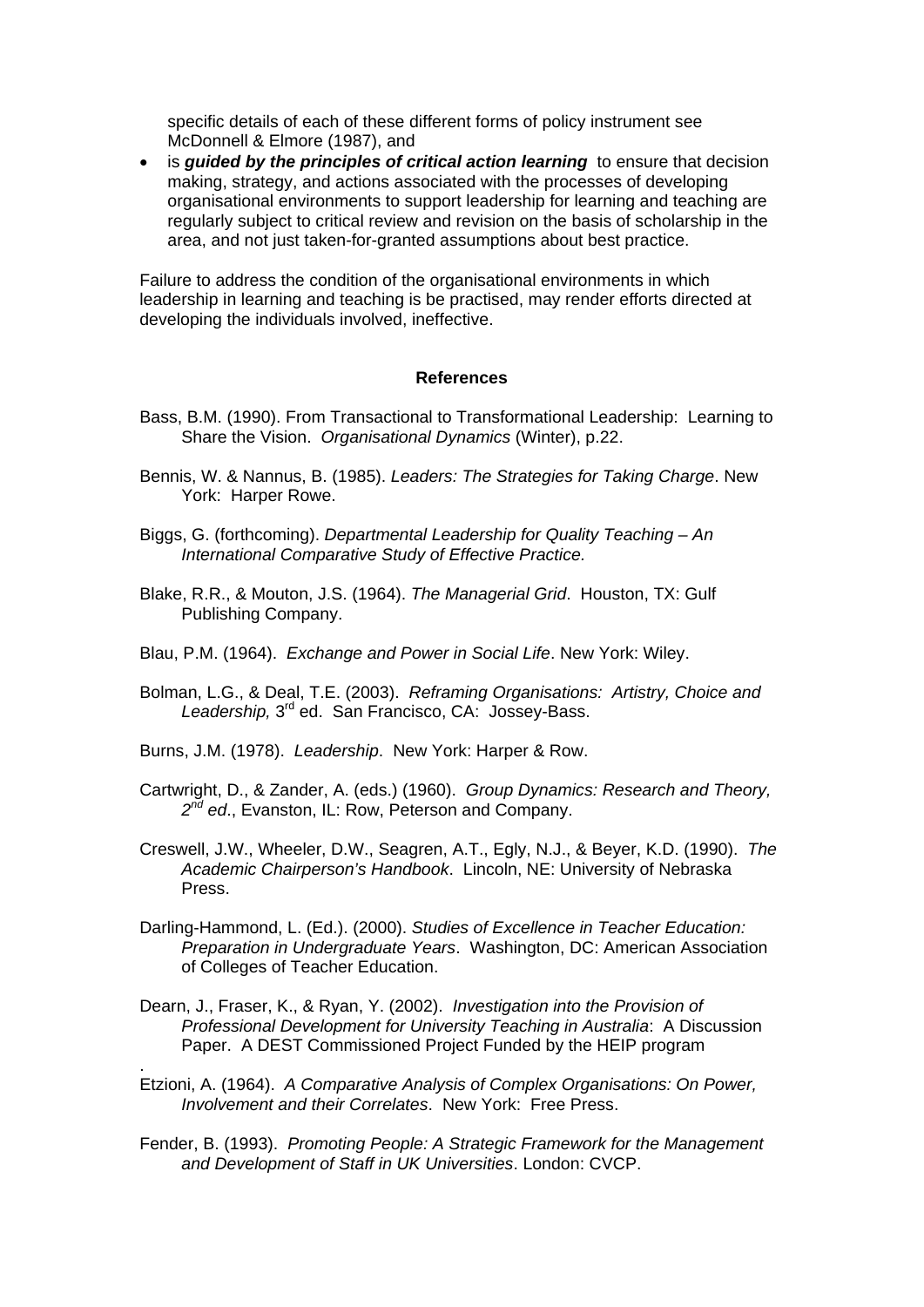Fiedler, F.E. (1967). *A Theory of Leadership Effectiveness*. New York: McGraw-Hill.

- Fiedler, F.E. (1977). The Leadership game: Matching the Man to the Situation. In F.E. Fiedler, V.H. Vroom, & C. Argyris. *Leadership: Fiedler, Vroom, and Argyris*. New York: AMACOM.
- French, J.R.P., & Raven, B. (1968). The Bases of Social Power. In Cartwright, D., & Zander, A. (eds). *Group Dynamics: Research and Theory, 3rd ed*. New York: Harper & Row.
- Fullan, M. (2001). The *New Meaning of Educational Change*, 3rd ed. New York: Teachers' College Press.
- Gmelch, W.H., & Miskin, V.D. (1993). *Leadership Skills for Department Chairs*. Bolton, MA: Anker Publishing
- Goleman, D. (1998). *Working with Emotional Intelligence*. London: Bloomsbury Publishing.
- Green, M.F., & McDade, S.A. (1991). *Investing in Higher Education: A Handbook of Leadership Development*. New York: American Council on Education.
- Hargreaves, A., & Fullan, M. (1998). *What's Worth Fighting For Out There*. New York: Teachers' College Press; Toronto, Ontario, Canada: Elementary School Teachers' Federation; Buckingham, UK: Open University Press.
- Hersey, P., & Blanchard, K.H. (1988). *Management of Organizational Resources: Utilising Human Resources*. Englewood Cliffs, NJ: Prentice-Hall.
- House, R.J. (1984). *Power in Organisations: A Social Psychological Perspective*, Unpublished paper, Faculty of Management, University of Toronto.
- Kotter, J. (1990). *A Force for Change: How Leadership Differs From Management*. New York: The Free Press.
- Kouzes, J.M., & Posner, B.Z. (1987). *The Leadership Challenge*. San Francisco, CA: Jossey-Bass.
- Likert, R. (1961). *New Patterns of Management*. New York: McGraw-Hill Book Company.
- Likert, R. (1967). *The Human Organization: Its management and Value*. New York: McGraw-Hill.
- Marshall, S. J., Adams, M. J., Cameron, A. and Sullivan, G. (2000). Academics' Perceptions of their Professional Development Needs Related to Leadership and Management: What Can We Learn? *International Journal for Academic Development,* 5 (1), 42-53.
- Marshall, S.J. (2001). *Assuring Quality Through Quality Management: But How do we Assure the Quality of Our Managers?* Paper presented at the Society for Research in Higher Education (SRHE) Annual Conference: "Excellence, Enterprise and Equity", Madingley Hall, University of Cambridge, 12-14 December 2001.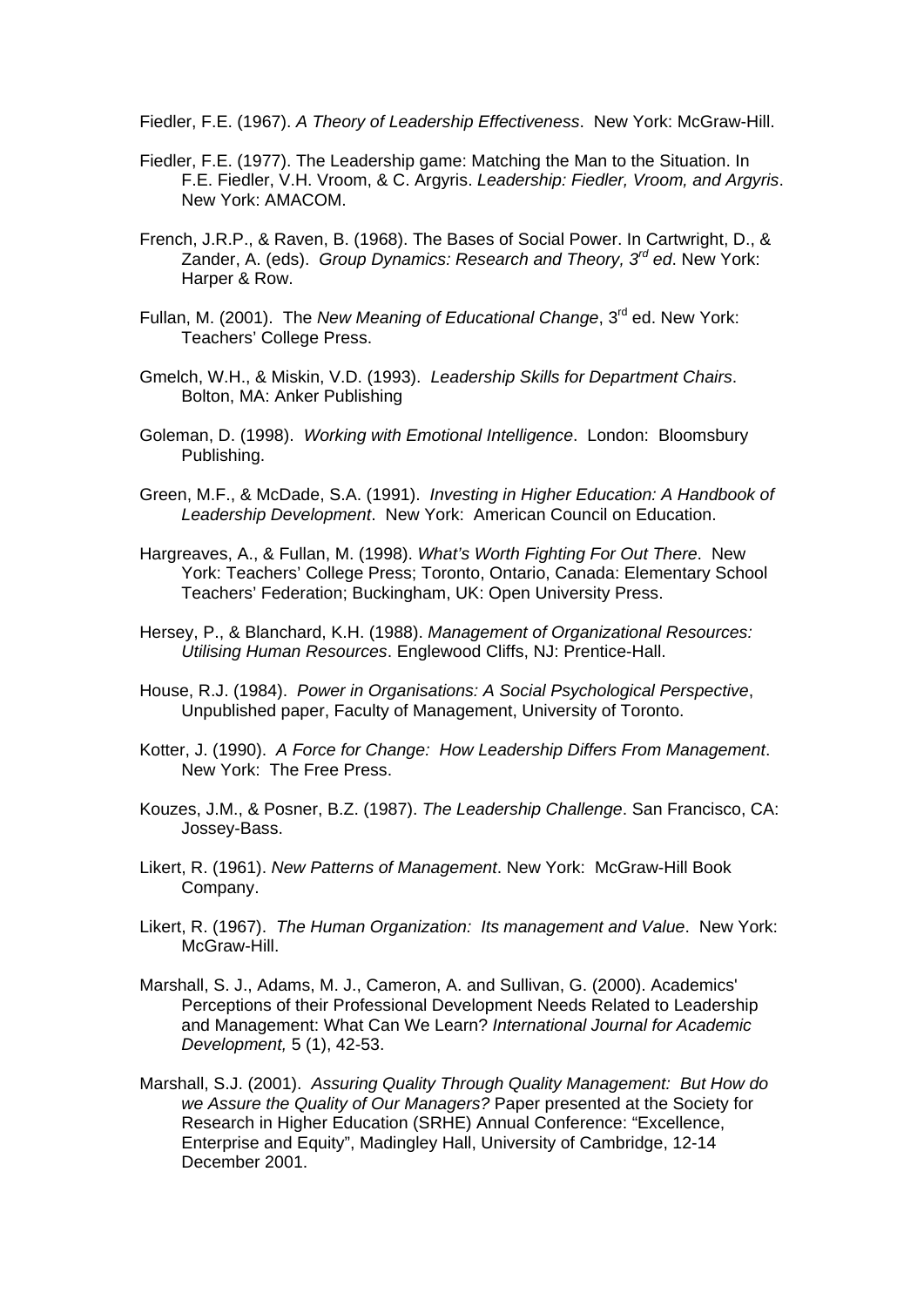- Marshall, S., Orrell, J., & Thomas, S. (forthcoming). *Academic Leadership and Management: Developing Strategies for Support, Enhancement and Succession Planning*
- McDonnell, L.M., & Elmore, R.F. (1987). Getting the Job Done: Alternative Policy Instruments. *Educational Evaluation and Policy Analysis, 9*(2), 133-152.
- Middlehurst, R. (1993). *Leading Academics*. Buckingham, UK: SRHE Open University Press.
- Moses, I., & Roe, E. (1990). *Heads and Chairs: Managing Academic Departments.* Brisbane: University of Queensland Press.
- Prosser, M., Rickinson, M., Bence, V., Hanbury, A., & Kulej, M. (2006). *Formative Evaluation of Accredited Programs.* Research Report, The Higher Education Academy, United Kingdom.
- Ramsden, P. (1998). *Learning to Lead in Higher Education.* London, UK: Routledge.
- Seagren, A.T., Creswell, J.W., & Wheeler, D.W. (1993). *The Department Chair: New Roles, Responsibilities and Challenges.* ASHE-ERIC Higher Education Report No 1. Washington, D.C.: The George Washington University, School of Education and Human Development.
- Senge, P.M. (1990). *The Fifth Discipline: The Art and Practice of the Learning Organisation*. New York: Doubleday/Currency.
- Stogdill, R.M, & Coons, A.E. (eds) (1957). *Leader Behavior: Its Description and Measurement*. Columbus, OH: Bureau of Business Research, Ohio State University.
- Stogdill, R.M. (1948). Personal Factors Associated with Leadership: A Survey of the Literature. *Journal of Psychology, 25*, 35 -71.
- Stogdill, R.M. (1974). *Handbook of Leadership*. New York: Free Press.
- Tucker, A. (1984). *Chairing the Academic Department, 2nd ed*. New York: American Council on Education.
- Tucker, A. (1992). *Chairing the Academic Department: Leadership Among Peers, 2nd ed*. New York:American Council on Education/Oryx.
- UCoSDA. (1994). *Higher Education Management and Leadership: Towards a National Framework for Preparation and Development.* Sheffield, UK: UCoSDA.
- Vroom, V.H., & Yetton, P.W. (1973). *Leadership and Decision Making*. Pittsburgh, PA: University of Pittsburgh Press.
- Weber, M. (1945). *The Theory of Economic and Social Organisation*. (tr. A.M. Henderson and T. Parsons). New York: Free Press.